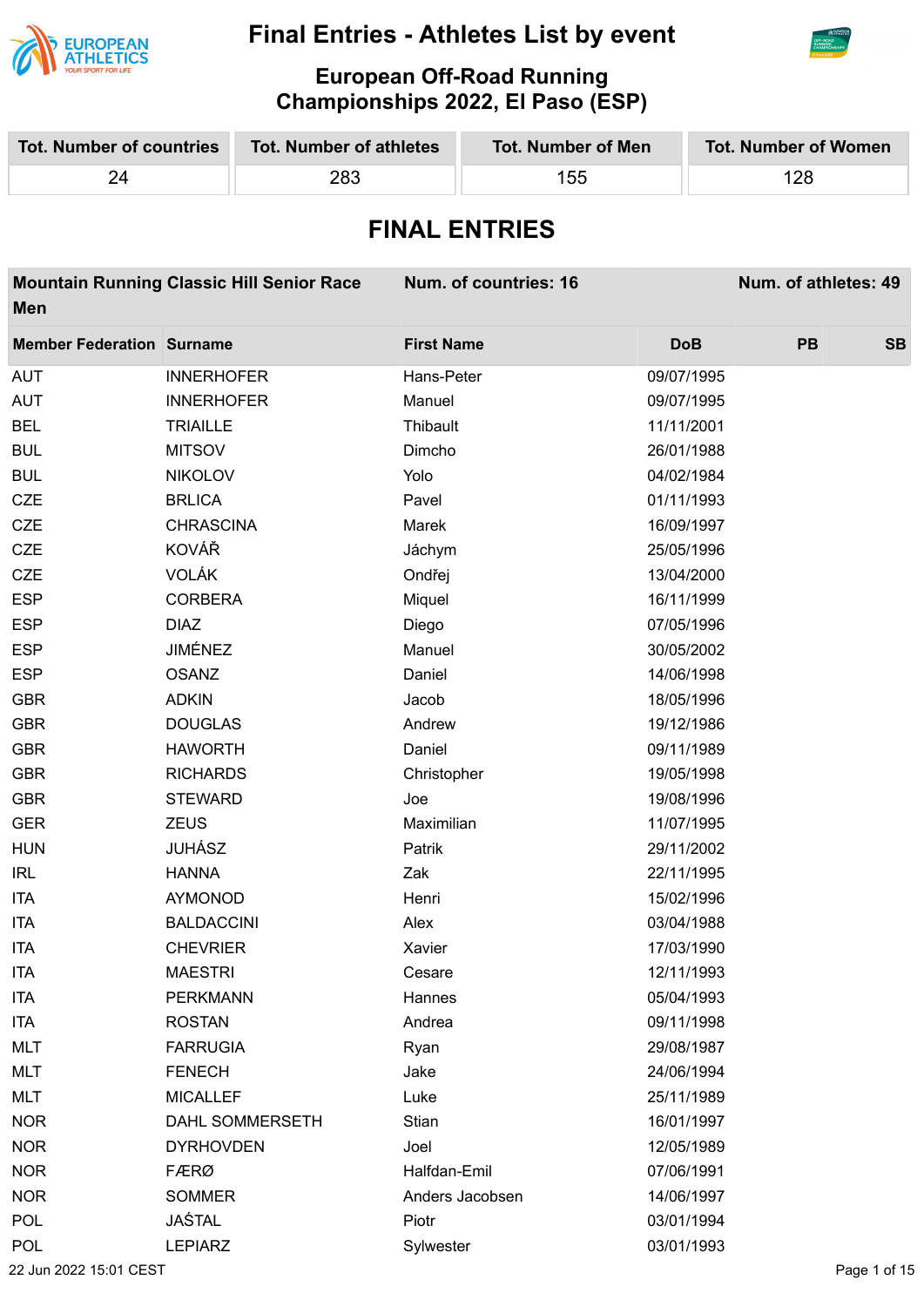



| <b>Mountain Running Classic Hill Senior Race</b><br>Men |                     | Num. of countries: 16 |            | Num. of athletes: 49 |           |
|---------------------------------------------------------|---------------------|-----------------------|------------|----------------------|-----------|
| <b>Member Federation Surname</b>                        |                     | <b>First Name</b>     | <b>DoB</b> | <b>PB</b>            | <b>SB</b> |
| POL                                                     | TABOR               | <b>Dominik</b>        | 24/04/1995 |                      |           |
| <b>POR</b>                                              | <b>CARVALHO</b>     | José                  | 13/02/1977 |                      |           |
| <b>POR</b>                                              | <b>GOMES</b>        | Paulo                 | 15/05/1973 |                      |           |
| <b>POR</b>                                              | <b>MACEDO</b>       | Paulo                 | 09/03/1993 |                      |           |
| <b>POR</b>                                              | <b>MUGA</b>         | Rui                   | 18/03/1984 |                      |           |
| <b>SLO</b>                                              | <b>BEČAN</b>        | Timotej               | 07/08/1996 |                      |           |
| <b>SLO</b>                                              | <b>CVET</b>         | Miran                 | 30/04/1968 |                      |           |
| <b>SLO</b>                                              | ŠPANRING            | Klemen                | 21/02/2002 |                      |           |
| SUI                                                     | <b>LEHMANN</b>      | Cédric                | 16/05/1995 |                      |           |
| <b>SUI</b>                                              | <b>LUSTENBERGER</b> | Daniel                | 04/08/1992 |                      |           |
| <b>SUI</b>                                              | <b>ROLLI</b>        | <b>Dominik</b>        | 19/02/1996 |                      |           |
| <b>SUI</b>                                              | <b>SCHMID</b>       | Jonathan              | 05/12/1992 |                      |           |
| <b>SUI</b>                                              | <b>SOLDINI</b>      | Jonas                 | 21/12/2000 |                      |           |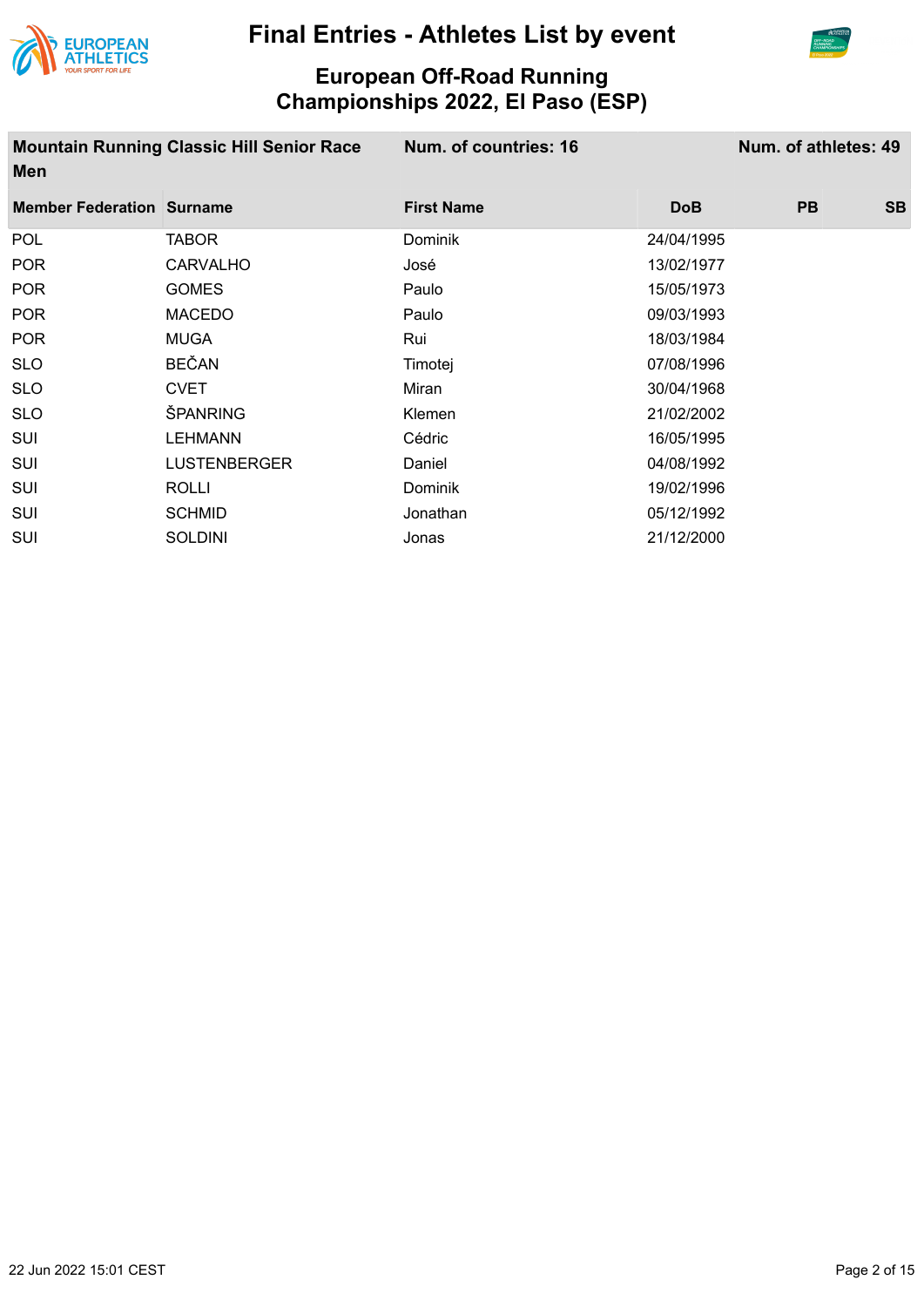



**European Off-Road Running Championships 2022, El Paso (ESP)**

| <b>Men</b>                       | <b>Mountain Running Up &amp; Down Senior Race</b> | Num. of countries: 17 |            | Num. of athletes: 56 |           |
|----------------------------------|---------------------------------------------------|-----------------------|------------|----------------------|-----------|
| <b>Member Federation Surname</b> |                                                   | <b>First Name</b>     | <b>DoB</b> | <b>PB</b>            | <b>SB</b> |
| <b>ALB</b>                       | KËLLEZI                                           | Ilir                  | 08/07/1988 |                      |           |
| <b>AUT</b>                       | <b>HARTINGER</b>                                  | Markus                | 20/04/1988 |                      |           |
| <b>AUT</b>                       | <b>INNERHOFER</b>                                 | Hans-Peter            | 09/07/1995 |                      |           |
| <b>AUT</b>                       | <b>INNERHOFER</b>                                 | Manuel                | 09/07/1995 |                      |           |
| <b>BEL</b>                       | <b>WEYNAND</b>                                    | William               | 24/03/1992 |                      |           |
| <b>CZE</b>                       | <b>BRLICA</b>                                     | Pavel                 | 01/11/1993 |                      |           |
| <b>CZE</b>                       | <b>CHRASCINA</b>                                  | Marek                 | 16/09/1997 |                      |           |
| <b>CZE</b>                       | KOVÁŘ                                             | Jáchym                | 25/05/1996 |                      |           |
| <b>CZE</b>                       | <b>VOLÁK</b>                                      | Ondřej                | 13/04/2000 |                      |           |
| <b>DEN</b>                       | <b>BODERSKOV</b>                                  | Max                   | 07/11/1987 |                      |           |
| <b>DEN</b>                       | <b>DAM</b>                                        | Nikolaj Maegaard      | 02/03/1990 |                      |           |
| <b>DEN</b>                       | <b>POUL</b>                                       | Anders                | 15/08/1984 |                      |           |
| <b>ESP</b>                       | <b>ALBERT</b>                                     | Guillermo             | 11/09/1996 |                      |           |
| <b>ESP</b>                       | <b>CORBERA</b>                                    | Miquel                | 16/11/1999 |                      |           |
| <b>ESP</b>                       | <b>GARCÍA</b>                                     | Alejandro             | 03/09/1992 |                      |           |
| <b>ESP</b>                       | <b>MIRABEL</b>                                    | Mario                 | 23/09/1991 |                      |           |
| <b>FRA</b>                       | <b>CACHARD</b>                                    | Sylvain               | 25/12/1998 |                      |           |
| <b>FRA</b>                       | <b>LONCHAMPT</b>                                  | Rémi                  | 15/11/2000 |                      |           |
| <b>FRA</b>                       | <b>RANCON</b>                                     | Julien                | 18/11/1980 |                      |           |
| <b>FRA</b>                       | <b>ROBERT</b>                                     | Loïc                  | 25/01/1999 |                      |           |
| <b>GBR</b>                       | <b>DOUGLAS</b>                                    | Andrew                | 19/12/1986 |                      |           |
| <b>GBR</b>                       | <b>HAWORTH</b>                                    | Daniel                | 09/11/1989 |                      |           |
| <b>GBR</b>                       | <b>KNOWLES</b>                                    | Matthew               | 24/12/2002 |                      |           |
| <b>GBR</b>                       | <b>NICHOLLS</b>                                   | Maximilian            | 06/07/1996 |                      |           |
| <b>GBR</b>                       | <b>RICHARDS</b>                                   | Christopher           | 19/05/1998 |                      |           |
| <b>GBR</b>                       | <b>STEWARD</b>                                    | Joe                   | 19/08/1996 |                      |           |
| <b>GER</b>                       | <b>ZEUS</b>                                       | Maximilian            | 11/07/1995 |                      |           |
| <b>HUN</b>                       | <b>JUHÁSZ</b>                                     | Patrik                | 29/11/2002 |                      |           |
| <b>IRL</b>                       | <b>JOHNSTON</b>                                   | Timothy               | 11/06/1991 |                      |           |
| <b>IRL</b>                       | <b>KEVAN</b>                                      | James                 | 25/01/1987 |                      |           |
| <b>IRL</b>                       | <b>MCEVOY</b>                                     | Barry                 | 20/01/1989 |                      |           |
| <b>ITA</b>                       | <b>CHEVRIER</b>                                   | Xavier                | 17/03/1990 |                      |           |
| <b>ITA</b>                       | <b>MAESTRI</b>                                    | Cesare                | 12/11/1993 |                      |           |
| ITA                              | <b>MERLI</b>                                      | Luca                  | 10/03/2000 |                      |           |
| <b>ITA</b>                       | <b>PATTIS</b>                                     | Daniel                | 25/03/1998 |                      |           |
| <b>ITA</b>                       | <b>PERKMANN</b>                                   | Hannes                | 05/04/1993 |                      |           |
| ITA                              | <b>VENDER</b>                                     | Alberto               | 28/05/1996 |                      |           |
| <b>MLT</b>                       | <b>SPITERI</b>                                    | Simon                 | 01/04/1992 |                      |           |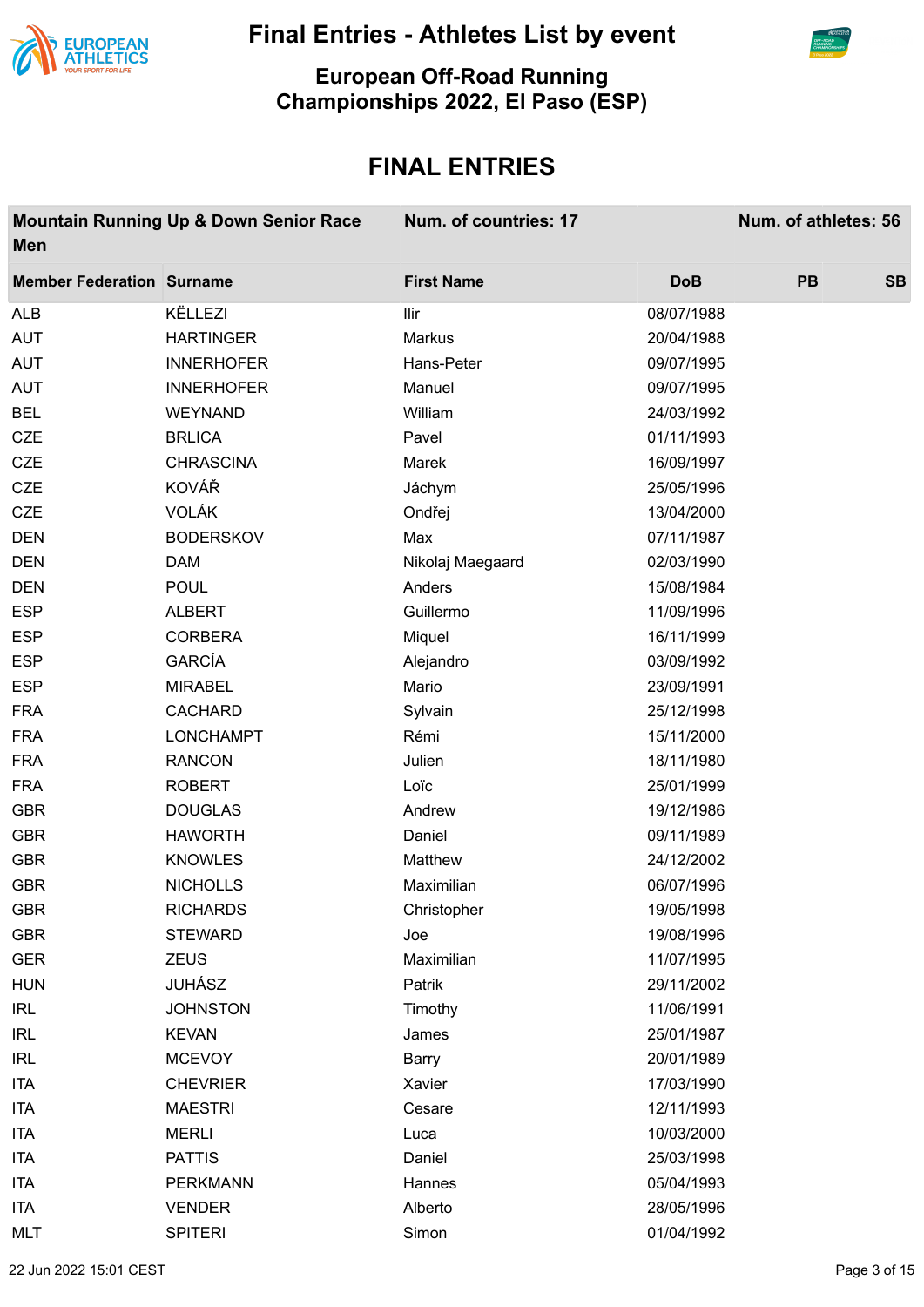



#### **European Off-Road Running Championships 2022, El Paso (ESP)**

**Mountain Running Up & Down Senior Race Men**

**Num. of countries: 17 Num. of athletes: 56**

| <b>Member Federation Surname</b> |                     | <b>First Name</b> | <b>DoB</b> | <b>PB</b> | <b>SB</b> |
|----------------------------------|---------------------|-------------------|------------|-----------|-----------|
| MLT                              | <b>TANTI</b>        | Aidan             | 25/04/1989 |           |           |
| <b>NOR</b>                       | DAHL SOMMERSETH     | Stian             | 16/01/1997 |           |           |
| <b>NOR</b>                       | <b>DYRHOVDEN</b>    | Joel              | 12/05/1989 |           |           |
| <b>NOR</b>                       | <b>FÆRØ</b>         | Halfdan-Emil      | 07/06/1991 |           |           |
| <b>NOR</b>                       | <b>SOMMER</b>       | Anders Jacobsen   | 14/06/1997 |           |           |
| <b>POR</b>                       | <b>COSTA</b>        | César             | 10/01/1976 |           |           |
| <b>POR</b>                       | GONÇALVES           | Marcelo           | 19/06/1998 |           |           |
| <b>POR</b>                       | <b>LOPES</b>        | Carlos            | 15/03/1981 |           |           |
| <b>POR</b>                       | <b>PEREIRA</b>      | Tiago             | 01/03/1984 |           |           |
| <b>SLO</b>                       | <b>BEČAN</b>        | Timotej           | 07/08/1996 |           |           |
| <b>SLO</b>                       | <b>BREGAR</b>       | Gasper            | 20/09/1990 |           |           |
| <b>SLO</b>                       | <b>CVET</b>         | Miran             | 30/04/1968 |           |           |
| <b>SLO</b>                       | ŠPANRING            | Klemen            | 21/02/2002 |           |           |
| <b>SUI</b>                       | <b>HUNT</b>         | Jérémy            | 24/03/1992 |           |           |
| SUI                              | <b>LUSTENBERGER</b> | Daniel            | 04/08/1992 |           |           |
| <b>SUI</b>                       | <b>LUSTENBERGER</b> | Stefan            | 07/03/1994 |           |           |
| <b>SUI</b>                       | <b>MATHYS</b>       | Christian         | 13/03/1987 |           |           |
| SUI                              | <b>ROLLI</b>        | Dominik           | 19/02/1996 |           |           |
|                                  |                     |                   |            |           |           |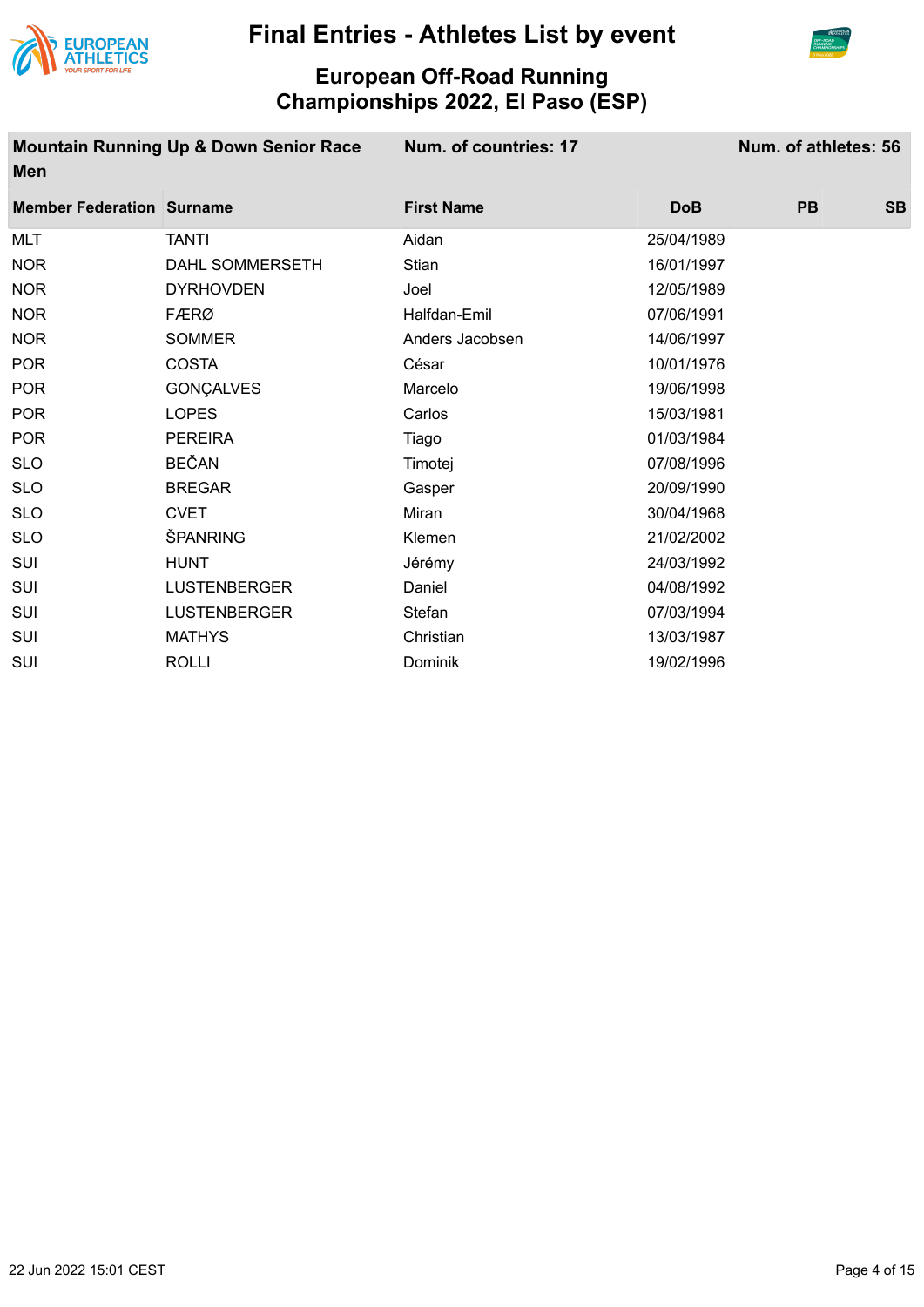



#### **European Off-Road Running Championships 2022, El Paso (ESP)**

| <b>Trail Running Senior Race Men</b> |                         | Num. of countries: 17 | Num. of athletes: 40 |           |           |
|--------------------------------------|-------------------------|-----------------------|----------------------|-----------|-----------|
| <b>Member Federation Surname</b>     |                         | <b>First Name</b>     | <b>DoB</b>           | <b>PB</b> | <b>SB</b> |
| <b>AUT</b>                           | <b>JOCHUM</b>           | Daniel                | 04/05/1993           |           |           |
| <b>AUT</b>                           | <b>RIEDER</b>           | Andreas               | 13/08/1986           |           |           |
| <b>BEL</b>                           | <b>DRION DU CHAPOIS</b> | Maximilien            | 28/09/1997           |           |           |
| <b>CZE</b>                           | <b>PECHEK</b>           | Petr                  | 11/04/1983           |           |           |
| <b>DEN</b>                           | <b>JOERGENSEN</b>       | Kristian              | 11/01/1984           |           |           |
| <b>DEN</b>                           | <b>LOURING</b>          | Mads Flensted         | 08/01/1990           |           |           |
| <b>DEN</b>                           | <b>MEINS</b>            | Jesper                | 21/12/1979           |           |           |
| <b>DEN</b>                           | NØRFELT                 | Christian             | 06/11/1981           |           |           |
| <b>ESP</b>                           | <b>AIT MALEK</b>        | Zaid                  | 01/01/1984           |           |           |
| <b>ESP</b>                           | <b>CARDONA</b>          | Oriol                 | 07/10/1994           |           |           |
| <b>ESP</b>                           | FERNÁNDEZ               | Borja                 | 13/12/1983           |           |           |
| <b>ESP</b>                           | <b>RAMOS</b>            | Marcos                | 04/10/1989           |           |           |
| <b>FRA</b>                           | <b>BONIN</b>            | Arnaud                | 08/05/1985           |           |           |
| <b>FRA</b>                           | <b>CARDIN</b>           | Thomas                | 09/02/1995           |           |           |
| <b>FRA</b>                           | <b>CORI</b>             | <b>Benoit</b>         | 05/07/1982           |           |           |
| <b>FRA</b>                           | <b>VERMEULEN</b>        | Kevin                 | 01/10/1992           |           |           |
| <b>GBR</b>                           | <b>CARTWRIGHT</b>       | <b>Billy</b>          | 24/10/1991           |           |           |
| <b>GBR</b>                           | <b>LIGHTFOOT</b>        | <b>Ricky</b>          | 31/03/1985           |           |           |
| <b>GBR</b>                           | <b>TOWNSHEND</b>        | <b>Brennan</b>        | 08/07/1993           |           |           |
| <b>GER</b>                           | <b>HÖCHE</b>            | Marcel                | 06/12/1993           |           |           |
| <b>GRE</b>                           | <b>PAGOUNADIS</b>       | Athanasios            | 25/08/1987           |           |           |
| <b>IRL</b>                           | <b>CLOAKE</b>           | Enda                  | 22/05/1997           |           |           |
| <b>IRL</b>                           | <b>MCEVOY</b>           | <b>Dillon</b>         | 07/06/1987           |           |           |
| <b>IRL</b>                           | O CONNOR                | Eddie                 | 26/01/1988           |           |           |
| <b>ITA</b>                           | <b>CAGNATI</b>          | Luca                  | 08/06/1990           |           |           |
| <b>ITA</b>                           | <b>DEMATTEIS</b>        | Martin                | 24/05/1986           |           |           |
| <b>ITA</b>                           | <b>MONTANI</b>          | Riccardo              | 20/10/1992           |           |           |
| <b>ITA</b>                           | <b>ROTA</b>             | Andrea                | 22/07/2000           |           |           |
| <b>MLT</b>                           | <b>GRECH</b>            | Gerald                | 04/07/1976           |           |           |
| <b>POL</b>                           | <b>WITEK</b>            | Andrzej               | 13/07/1992           |           |           |
| <b>ROU</b>                           | <b>DAMIAN</b>           | Bogdan                | 15/09/1988           |           |           |
| <b>ROU</b>                           | <b>MITRICA</b>          | Leonard               | 12/11/1994           |           |           |
| <b>ROU</b>                           | <b>TOMA</b>             | Valentin              | 28/07/1999           |           |           |
| <b>ROU</b>                           | <b>ZINCA</b>            | Ionut Alin            | 20/06/1983           |           |           |
| <b>SLO</b>                           | <b>TRATNIK</b>          | Marko                 | 03/03/1986           |           |           |
| SUI                                  | <b>MANETSCH</b>         | Ramon                 | 25/12/1987           |           |           |
| SUI                                  | <b>WENK</b>             | Stephan               | 12/11/1982           |           |           |
| <b>SWE</b>                           | LINDEGÅRDH              | Patrik                | 11/08/1979           |           |           |
| SWE                                  | LJUNGDAHL               | Sebastian             | 13/10/1988           |           |           |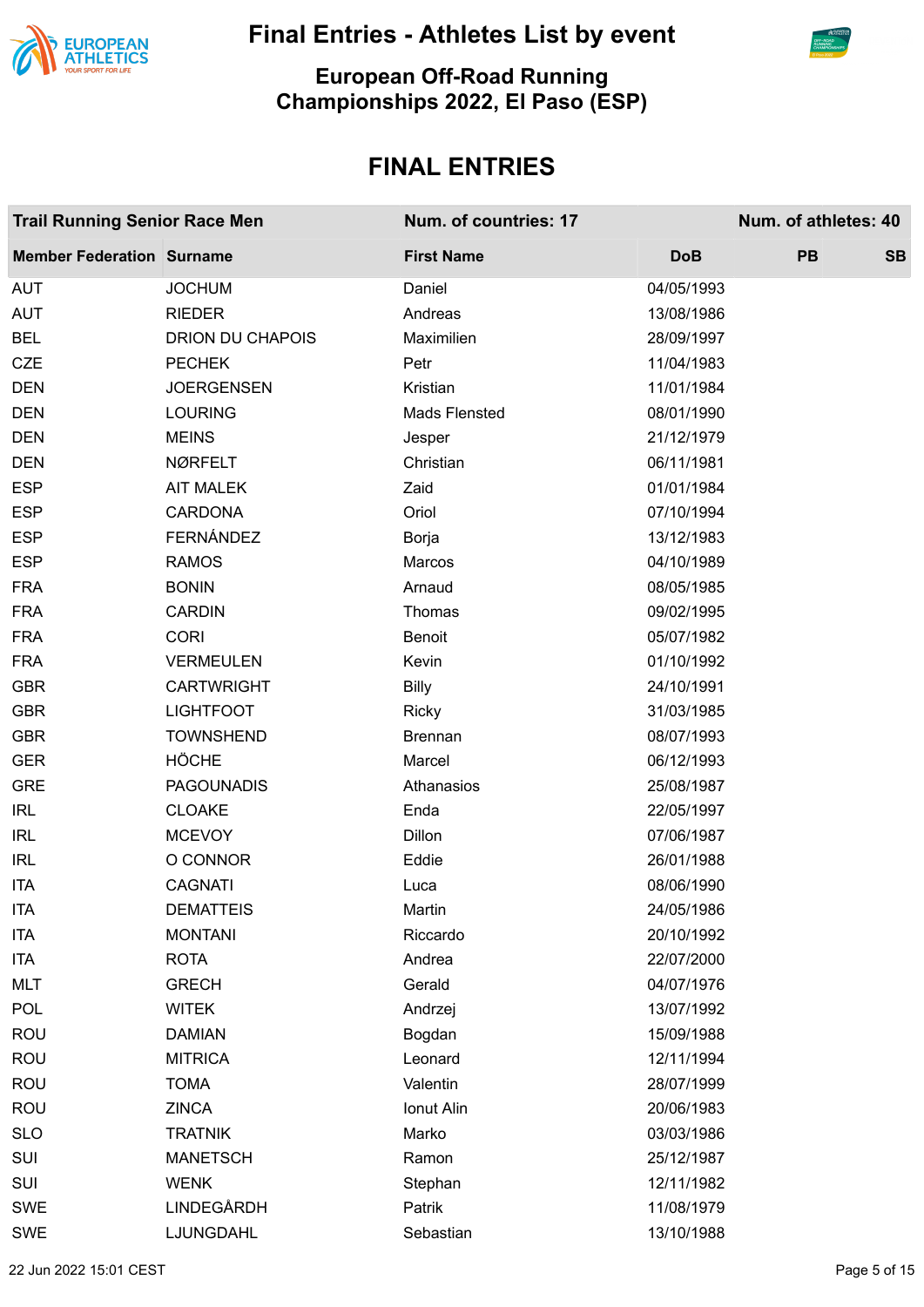



| <b>Trail Running Senior Race Men</b> |        | Num. of countries: 17 |            | Num. of athletes: 40 |           |
|--------------------------------------|--------|-----------------------|------------|----------------------|-----------|
| <b>Member Federation Surname</b>     |        | <b>First Name</b>     | <b>DoB</b> | <b>PB</b>            | <b>SB</b> |
| SWE.                                 | SÖRMAN | Carl-Johan            | 21/07/1976 |                      |           |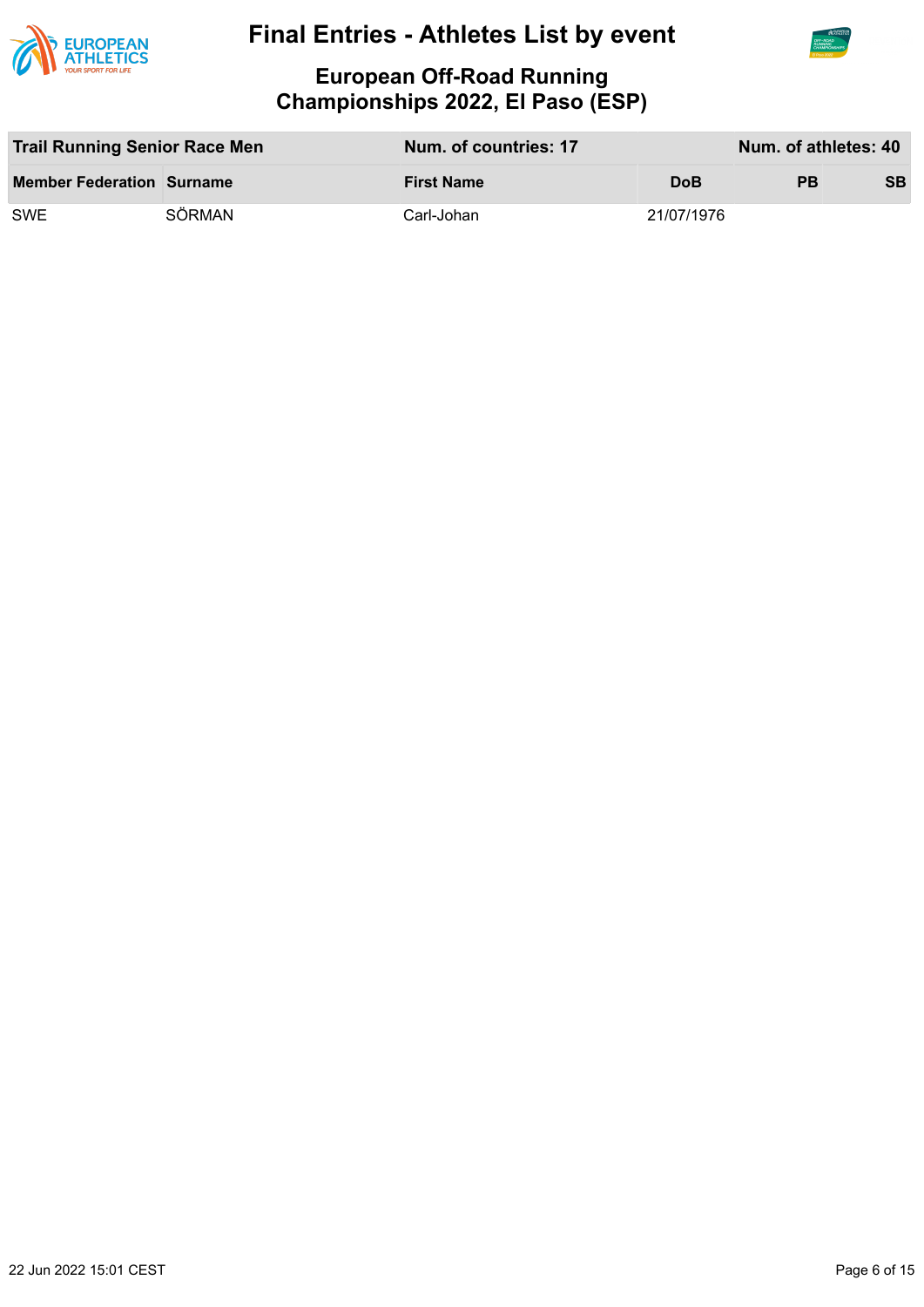



**European Off-Road Running Championships 2022, El Paso (ESP)**

| 20 Men                           | Mountain Running Classic Hill U20 Race Under Num. of countries: 9 |                   |            | Num. of athletes: 22 |           |
|----------------------------------|-------------------------------------------------------------------|-------------------|------------|----------------------|-----------|
| <b>Member Federation Surname</b> |                                                                   | <b>First Name</b> | <b>DoB</b> | <b>PB</b>            | <b>SB</b> |
| <b>BUL</b>                       | <b>KAUFMAN</b>                                                    | Nikolay           | 09/05/2003 |                      |           |
| <b>CZE</b>                       | <b>BÍLEK</b>                                                      | David             | 30/05/2003 |                      |           |
| <b>CZE</b>                       | <b>PLACATKA</b>                                                   | Matěj             | 05/08/2004 |                      |           |
| <b>CZE</b>                       | <b>STRÁNSKÝ</b>                                                   | Filip             | 15/01/2004 |                      |           |
| <b>ESP</b>                       | <b>BARCONS</b>                                                    | Lleïr             | 06/03/2004 |                      |           |
| <b>ESP</b>                       | <b>OSANZ</b>                                                      | Álvaro            | 15/01/2003 |                      |           |
| <b>ESP</b>                       | <b>TORRELLA</b>                                                   | Jan               | 22/02/2004 |                      |           |
| <b>ESP</b>                       | <b>VILLAMUERA</b>                                                 | Marcos            | 27/06/2004 |                      |           |
| <b>GBR</b>                       | <b>ALLMOND</b>                                                    | Charlie           | 17/12/2005 |                      |           |
| <b>GBR</b>                       | <b>CORDEN</b>                                                     | Edward            | 26/01/2003 |                      |           |
| <b>GBR</b>                       | <b>GRANT</b>                                                      | Finlay            | 02/09/2003 |                      |           |
| <b>GBR</b>                       | O'DOWD                                                            | Benjamin          | 25/09/2003 |                      |           |
| <b>GER</b>                       | <b>EHRLE</b>                                                      | Lukas             | 07/11/2004 |                      |           |
| <b>HUN</b>                       | <b>HONTI</b>                                                      | Marcell           | 06/05/2004 |                      |           |
| <b>ITA</b>                       | <b>CAMORANI</b>                                                   | Marco             | 01/01/2003 |                      |           |
| <b>ITA</b>                       | <b>CURIONI</b>                                                    | Davide            | 01/07/2003 |                      |           |
| <b>ITA</b>                       | <b>LORA MORETTO</b>                                               | Nicoló            | 14/09/2004 |                      |           |
| <b>ITA</b>                       | <b>MATTIO</b>                                                     | Elia              | 19/06/2003 |                      |           |
| <b>ITA</b>                       | <b>ZEN</b>                                                        | Mattia            | 02/07/2003 |                      |           |
| <b>SLO</b>                       | PRITRŽNIK                                                         | Maj               | 08/08/2004 |                      |           |
| SUI                              | <b>FREUND</b>                                                     | Jonas             | 08/06/2003 |                      |           |
| SUI                              | <b>MARTI</b>                                                      | Mickael           | 03/09/2004 |                      |           |
|                                  |                                                                   |                   |            |                      |           |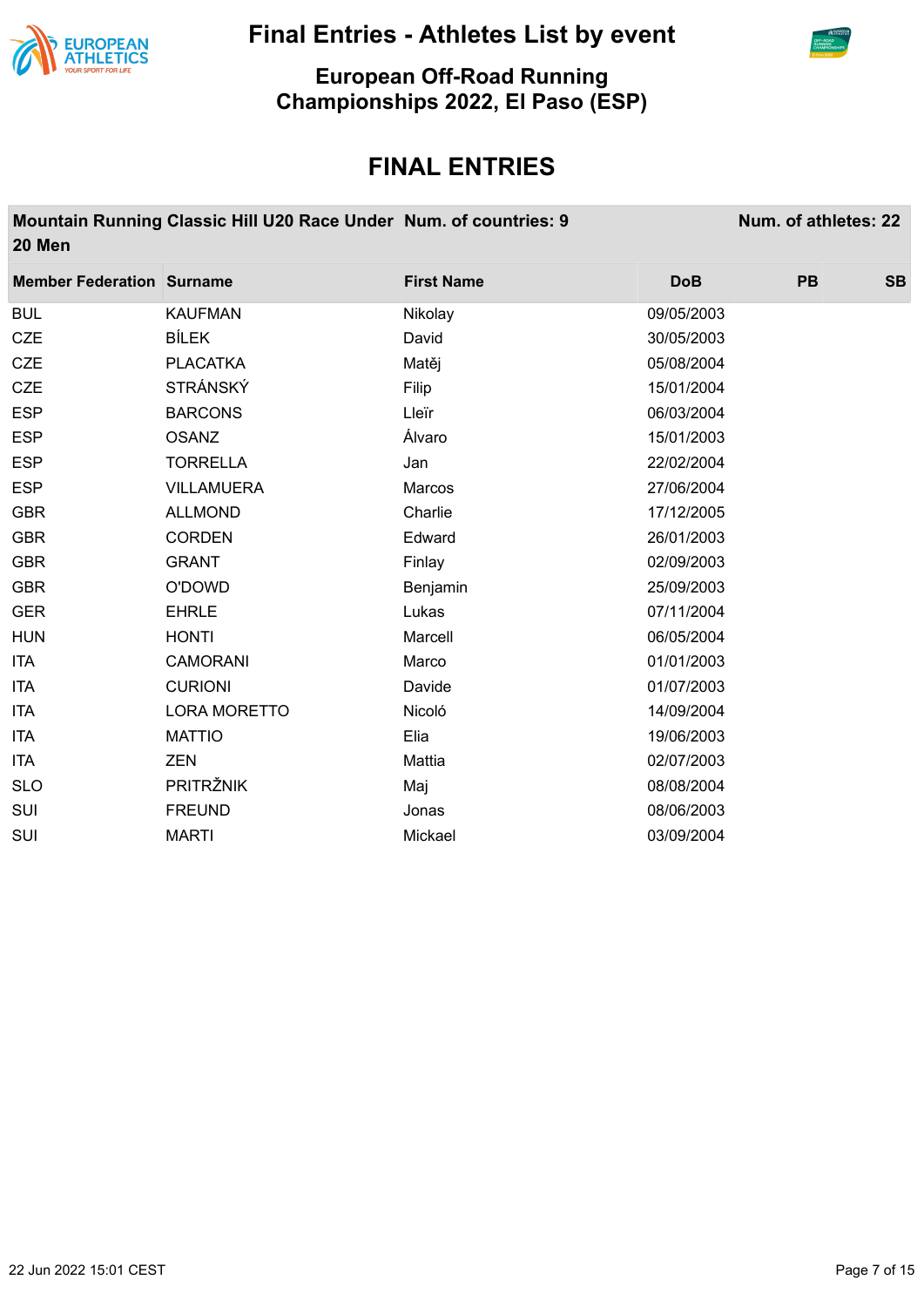



**European Off-Road Running Championships 2022, El Paso (ESP)**

| 20 Men                           | Mountain Running Up & Down U20 Race Under Num. of countries: 9 |                   |            | Num. of athletes: 29 |           |
|----------------------------------|----------------------------------------------------------------|-------------------|------------|----------------------|-----------|
| <b>Member Federation Surname</b> |                                                                | <b>First Name</b> | <b>DoB</b> | PB                   | <b>SB</b> |
| CZE                              | <b>BÍLEK</b>                                                   | David             | 30/05/2003 |                      |           |
| <b>CZE</b>                       | <b>PLACATKA</b>                                                | Matěj             | 05/08/2004 |                      |           |
| <b>CZE</b>                       | <b>STRÁNSKÝ</b>                                                | Filip             | 15/01/2004 |                      |           |
| <b>ESP</b>                       | CASTILLO                                                       | Jan               | 06/02/2004 |                      |           |
| <b>ESP</b>                       | <b>OSANZ</b>                                                   | Álvaro            | 15/01/2003 |                      |           |
| <b>ESP</b>                       | <b>VENERO</b>                                                  | Fabián            | 27/07/2004 |                      |           |
| <b>ESP</b>                       | <b>VILLAMUERA</b>                                              | Marcos            | 27/06/2004 |                      |           |
| <b>FRA</b>                       | <b>BERTHOU</b>                                                 | Anatole           | 09/04/2004 |                      |           |
| <b>FRA</b>                       | LE PALABE                                                      | Mélaine           | 27/01/2003 |                      |           |
| <b>FRA</b>                       | SIMONEAU                                                       | <b>Marius</b>     | 06/05/2004 |                      |           |
| <b>FRA</b>                       | <b>THEROND</b>                                                 | Antonin           | 05/07/2003 |                      |           |
| <b>GBR</b>                       | <b>ALLMOND</b>                                                 | Charlie           | 17/12/2005 |                      |           |
| <b>GBR</b>                       | <b>CORDEN</b>                                                  | Edward            | 26/01/2003 |                      |           |
| <b>GBR</b>                       | <b>GILMOUR</b>                                                 | Fraser            | 17/11/2004 |                      |           |
| <b>GBR</b>                       | <b>GRANT</b>                                                   | Finlay            | 02/09/2003 |                      |           |
| <b>GBR</b>                       | O'DOWD                                                         | Benjamin          | 25/09/2003 |                      |           |
| <b>IRL</b>                       | <b>CRUDGINGTON</b>                                             | Tom               | 17/09/2004 |                      |           |
| <b>IRL</b>                       | <b>MC GINLEY</b>                                               | Sean              | 20/04/2003 |                      |           |
| <b>IRL</b>                       | <b>SMITH</b>                                                   | Ryan              | 13/01/2004 |                      |           |
| <b>ITA</b>                       | <b>BARDEA</b>                                                  | Matteo            | 20/04/2003 |                      |           |
| <b>ITA</b>                       | <b>CAMORANI</b>                                                | Marco             | 01/01/2003 |                      |           |
| <b>ITA</b>                       | <b>CURIONI</b>                                                 | Davide            | 01/07/2003 |                      |           |
| <b>ITA</b>                       | <b>GIOLITTI</b>                                                | Simone            | 24/01/2003 |                      |           |
| <b>ITA</b>                       | <b>MATTIO</b>                                                  | Elia              | 19/06/2003 |                      |           |
| <b>ITA</b>                       | <b>ZEN</b>                                                     | Mattia            | 02/07/2003 |                      |           |
| <b>POR</b>                       | <b>GOMES</b>                                                   | Miguel            | 10/01/2003 |                      |           |
| <b>SLO</b>                       | <b>PRITRŽNIK</b>                                               | Maj               | 08/08/2004 |                      |           |
| SUI                              | <b>FREUND</b>                                                  | Jonas             | 08/06/2003 |                      |           |
| SUI                              | <b>MARTI</b>                                                   | Mickael           | 03/09/2004 |                      |           |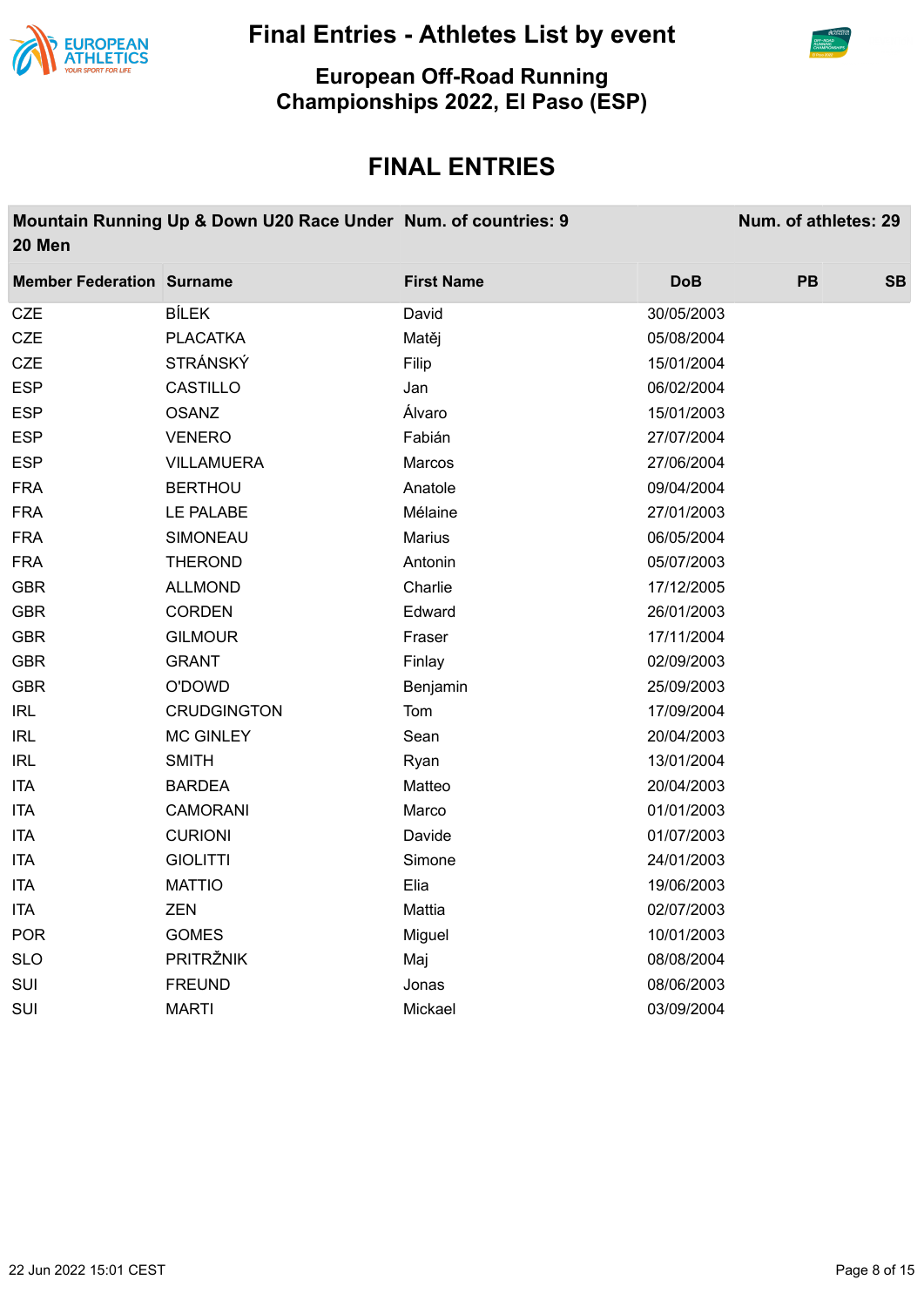



**European Off-Road Running Championships 2022, El Paso (ESP)**

| Women                            | <b>Mountain Running Classic Hill Senior Race</b> | Num. of countries: 17 |            | Num. of athletes: 48 |           |
|----------------------------------|--------------------------------------------------|-----------------------|------------|----------------------|-----------|
| <b>Member Federation Surname</b> |                                                  | <b>First Name</b>     | <b>DoB</b> | <b>PB</b>            | <b>SB</b> |
| <b>AUT</b>                       | <b>MAYR</b>                                      | Andrea                | 15/10/1979 |                      |           |
| <b>BUL</b>                       | <b>DIMITROVA</b>                                 | Elena                 | 30/10/1984 |                      |           |
| <b>BUL</b>                       | <b>MIRCHEVA</b>                                  | Militsa               | 24/05/1994 |                      |           |
| <b>BUL</b>                       | <b>NINEVA</b>                                    | Marinela              | 04/01/1993 |                      |           |
| <b>CZE</b>                       | SCHORNÁ MATYÁŠOVÁ                                | Pavla                 | 14/01/1980 |                      |           |
| <b>CZE</b>                       | <b>STRÁNSKÁ</b>                                  | Adéla                 | 08/09/1991 |                      |           |
| <b>CZE</b>                       | <b>STRÁNSKÁ</b>                                  | Michaela              | 07/04/1997 |                      |           |
| <b>CZE</b>                       | ŠVESTKOVÁ STRUŽKOVÁ                              | Hana                  | 18/11/1983 |                      |           |
| <b>ESP</b>                       | <b>CARRION</b>                                   | Gisela                | 07/01/1994 |                      |           |
| <b>ESP</b>                       | <b>ITURBE</b>                                    | Onditz                | 12/04/1991 |                      |           |
| <b>ESP</b>                       | <b>LARA</b>                                      | Silvia                | 04/12/1986 |                      |           |
| <b>ESP</b>                       | <b>SABATA</b>                                    | Clàudia               | 07/03/1995 |                      |           |
| <b>FIN</b>                       | <b>SAAPUNKI</b>                                  | Susanna               | 14/10/1992 |                      |           |
| <b>FRA</b>                       | <b>DEWALLE</b>                                   | Christel              | 03/07/1983 |                      |           |
| <b>GBR</b>                       | <b>ADKIN</b>                                     | Scout                 | 16/08/1993 |                      |           |
| <b>GBR</b>                       | <b>AVERY</b>                                     | Kate                  | 10/10/1991 |                      |           |
| <b>GBR</b>                       | <b>DICKSON</b>                                   | Kirsty                | 14/07/1996 |                      |           |
| <b>GBR</b>                       | PAGE                                             | Holly                 | 17/08/2000 |                      |           |
| <b>GER</b>                       | <b>HOTTENROTT</b>                                | Laura                 | 14/05/1992 |                      |           |
| <b>GER</b>                       | <b>JACOBITZ</b>                                  | Esther                | 04/09/1997 |                      |           |
| <b>GER</b>                       | <b>MAYER</b>                                     | Domenika              | 09/10/1990 |                      |           |
| <b>GER</b>                       | OED                                              | Lisa                  | 02/01/1999 |                      |           |
| <b>GER</b>                       | <b>SEEFELD</b>                                   | Annika                | 20/07/1996 |                      |           |
| <b>HUN</b>                       | <b>HORVÁTH</b>                                   | Tímea                 | 05/09/1994 |                      |           |
| <b>IRL</b>                       | <b>DALY</b>                                      | Sophie                | 21/09/1998 |                      |           |
| <b>IRL</b>                       | <b>HEGARTY</b>                                   | Lisa                  | 09/02/1993 |                      |           |
| <b>ITA</b>                       | <b>BECCARIA</b>                                  | Lorenza               | 08/05/1997 |                      |           |
| <b>ITA</b>                       | <b>BONZI</b>                                     | Vivien                | 26/06/2001 |                      |           |
| <b>ITA</b>                       | <b>GHELFI</b>                                    | Francesca             | 22/11/1996 |                      |           |
| <b>ITA</b>                       | <b>GIUDICI</b>                                   | Gloria Rita Antonia   | 13/08/1987 |                      |           |
| <b>ITA</b>                       | <b>SCAINI</b>                                    | Alessia               | 19/02/1999 |                      |           |
| ITA                              | <b>SORTINI</b>                                   | Elisa                 | 17/05/1984 |                      |           |
| <b>MLT</b>                       | <b>BORG</b>                                      | Rachel                | 25/12/1993 |                      |           |
| <b>MLT</b>                       | <b>HILI</b>                                      | Carmen                | 18/12/1970 |                      |           |
| <b>NED</b>                       | <b>SLOTBOOM</b>                                  | Giselle               | 09/03/1993 |                      |           |
| <b>NOR</b>                       | <b>BERSAGEL</b>                                  | Annie                 | 30/03/1983 |                      |           |
| <b>NOR</b>                       | LILLESKARE                                       | Anita                 | 22/08/1978 |                      |           |
| <b>NOR</b>                       | <b>MARKHUS</b>                                   | Nora                  | 25/08/1997 |                      |           |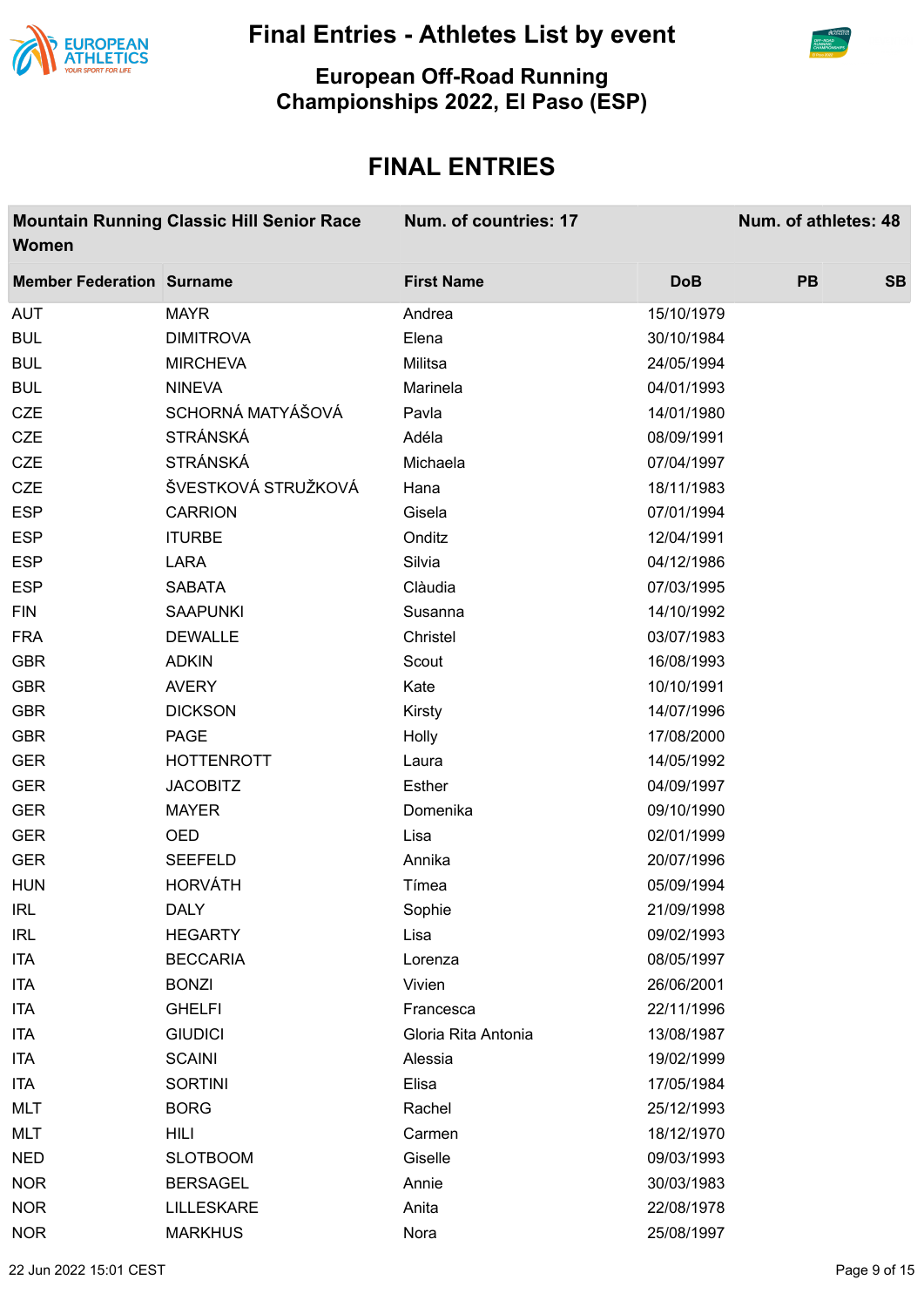



| <b>Mountain Running Classic Hill Senior Race</b><br><b>Women</b> |                  | Num. of countries: 17 | Num. of athletes: 48 |           |           |
|------------------------------------------------------------------|------------------|-----------------------|----------------------|-----------|-----------|
| <b>Member Federation Surname</b>                                 |                  | <b>First Name</b>     | <b>DoB</b>           | <b>PB</b> | <b>SB</b> |
| <b>NOR</b>                                                       | SANGESLAND       | Ingvild               | 22/03/1994           |           |           |
| <b>POR</b>                                                       | <b>MADUREIRA</b> | Maria                 | 12/04/1977           |           |           |
| <b>POR</b>                                                       | <b>SOARES</b>    | Joana                 | 08/09/1993           |           |           |
| <b>SLO</b>                                                       | <b>DRAŠLER</b>   | Varineja              | 25/12/1995           |           |           |
| <b>SLO</b>                                                       | <b>KOLIGAR</b>   | Mojca                 | 30/03/1982           |           |           |
| <b>SLO</b>                                                       | ZUPANČIČ VALANT  | Dominika              | 25/09/1999           |           |           |
| <b>SUI</b>                                                       | <b>GEMPERLE</b>  | Natalia               | 09/12/1990           |           |           |
| <b>SUI</b>                                                       | KELLER           | Elin                  | 17/02/1999           |           |           |
| <b>SUI</b>                                                       | <b>MATHYS</b>    | Maude                 | 14/01/1987           |           |           |
| <b>SUI</b>                                                       | MAURER           | Melanie               | 17/06/1988           |           |           |
|                                                                  |                  |                       |                      |           |           |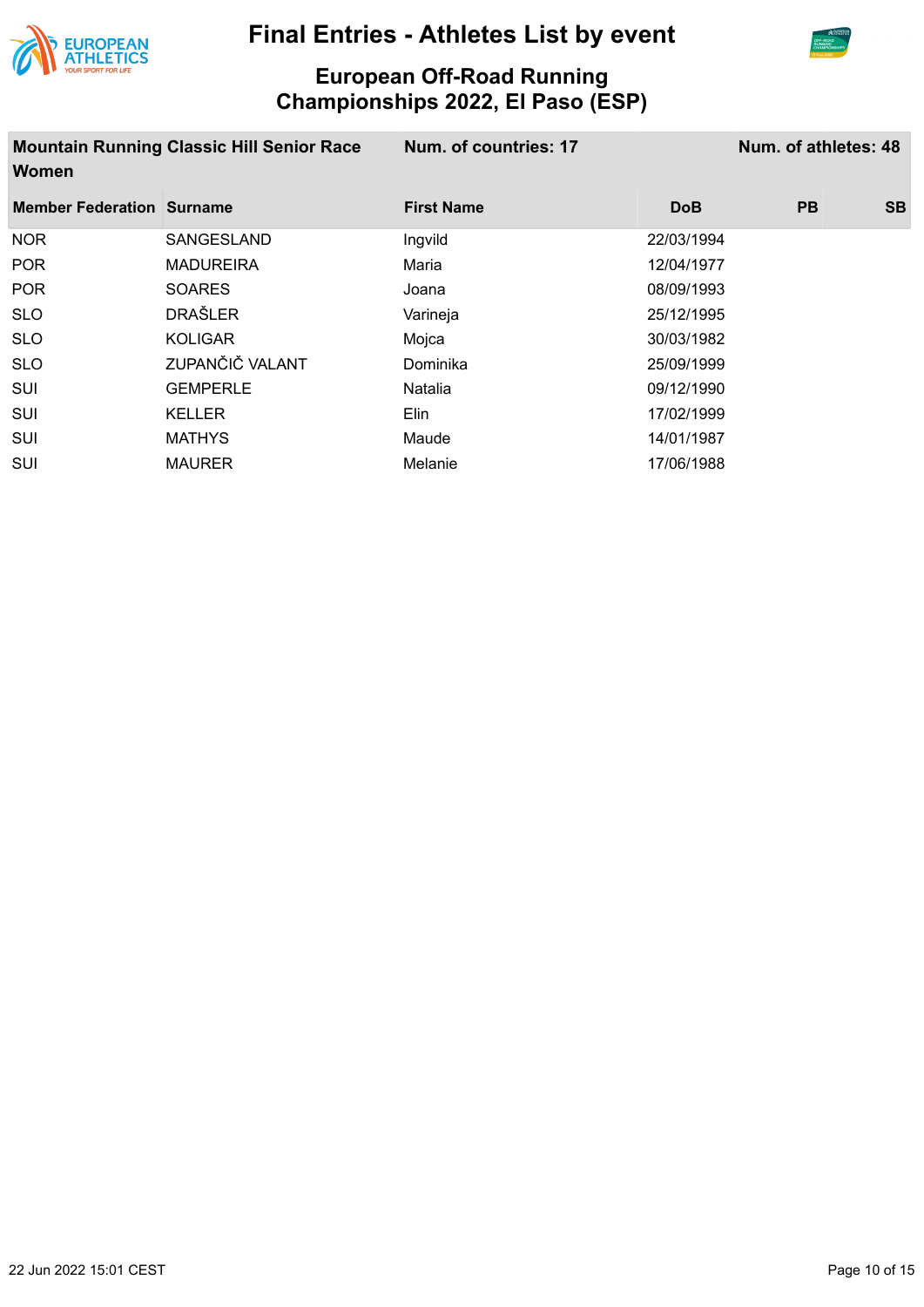



**European Off-Road Running Championships 2022, El Paso (ESP)**

| <b>Women</b>                     | <b>Mountain Running Up &amp; Down Senior Race</b> | Num. of countries: 17 |            | Num. of athletes: 47 |           |
|----------------------------------|---------------------------------------------------|-----------------------|------------|----------------------|-----------|
| <b>Member Federation Surname</b> |                                                   | <b>First Name</b>     | <b>DoB</b> | <b>PB</b>            | <b>SB</b> |
| <b>BEL</b>                       | <b>BALANCIER</b>                                  | Sarah                 | 31/08/1984 |                      |           |
| <b>CZE</b>                       | SCHORNÁ MATYÁŠOVÁ                                 | Pavla                 | 14/01/1980 |                      |           |
| <b>CZE</b>                       | <b>STRÁNSKÁ</b>                                   | Adéla                 | 08/09/1991 |                      |           |
| <b>CZE</b>                       | <b>STRÁNSKÁ</b>                                   | Michaela              | 07/04/1997 |                      |           |
| <b>CZE</b>                       | ŠVESTKOVÁ STRUŽKOVÁ                               | Hana                  | 18/11/1983 |                      |           |
| <b>DEN</b>                       | <b>EVENSEN</b>                                    | Ulrikke               | 23/12/1994 |                      |           |
| <b>ESP</b>                       | <b>CARRION</b>                                    | Gisela                | 07/01/1994 |                      |           |
| <b>ESP</b>                       | <b>ITURBE</b>                                     | Onditz                | 12/04/1991 |                      |           |
| <b>ESP</b>                       | <b>MARTÍN</b>                                     | Yolanda               | 18/02/1993 |                      |           |
| <b>ESP</b>                       | <b>MONTOYA</b>                                    | Laia                  | 26/03/2001 |                      |           |
| <b>FIN</b>                       | <b>SAAPUNKI</b>                                   | Susanna               | 14/10/1992 |                      |           |
| <b>FRA</b>                       | <b>DEWALLE</b>                                    | Christel              | 03/07/1983 |                      |           |
| <b>FRA</b>                       | <b>PONCET</b>                                     | Elise                 | 17/11/1995 |                      |           |
| <b>FRA</b>                       | SERBAN-PENHOAT                                    | Louise                | 17/06/1998 |                      |           |
| <b>FRA</b>                       | <b>VIGNOT</b>                                     | Laura                 | 31/10/1991 |                      |           |
| <b>GBR</b>                       | <b>ADKIN</b>                                      | Scout                 | 16/08/1993 |                      |           |
| <b>GBR</b>                       | <b>AVERY</b>                                      | Kate                  | 10/10/1991 |                      |           |
| <b>GBR</b>                       | PAGE                                              | Holly                 | 17/08/2000 |                      |           |
| <b>GBR</b>                       | <b>RUSSELL</b>                                    | Hannah                | 04/11/1997 |                      |           |
| <b>GER</b>                       | <b>SEEFELD</b>                                    | Annika                | 20/07/1996 |                      |           |
| <b>HUN</b>                       | <b>HORVÁTH</b>                                    | Tímea                 | 05/09/1994 |                      |           |
| <b>IRL</b>                       | <b>ELVIN</b>                                      | Jennifer              | 27/06/1985 |                      |           |
| <b>IRL</b>                       | <b>HOWLEY</b>                                     | Roisin                | 06/05/1994 |                      |           |
| <b>IRL</b>                       | <b>MCCORMACK</b>                                  | Sarah                 | 19/08/1986 |                      |           |
| <b>IRL</b>                       | <b>MONAGHAN</b>                                   | Edel                  | 02/09/1998 |                      |           |
| <b>ITA</b>                       | <b>BECCARIA</b>                                   | Lorenza               | 08/05/1997 |                      |           |
| <b>ITA</b>                       | <b>BONZI</b>                                      | Vivien                | 26/06/2001 |                      |           |
| ITA                              | <b>BOTTARELLI</b>                                 | Sara                  | 08/10/1990 |                      |           |
| <b>ITA</b>                       | <b>GAGGI</b>                                      | Alice                 | 08/09/1987 |                      |           |
| ITA                              | <b>GHELFI</b>                                     | Francesca             | 22/11/1996 |                      |           |
| ITA                              | <b>SORTINI</b>                                    | Elisa                 | 17/05/1984 |                      |           |
| <b>MLT</b>                       | <b>ABDILLA</b>                                    | Tara                  | 06/04/1985 |                      |           |
| <b>NED</b>                       | <b>SLOTBOOM</b>                                   | Giselle               | 09/03/1993 |                      |           |
| <b>NOR</b>                       | <b>BERSAGEL</b>                                   | Annie                 | 30/03/1983 |                      |           |
| <b>NOR</b>                       | <b>LILLESKARE</b>                                 | Anita                 | 22/08/1978 |                      |           |
| <b>NOR</b>                       | <b>MARKHUS</b>                                    | Nora                  | 25/08/1997 |                      |           |
| <b>NOR</b>                       | SANGESLAND                                        | Ingvild               | 22/03/1994 |                      |           |
| <b>ROU</b>                       | <b>FLOREA</b>                                     | Monica Madalina       | 03/02/1993 |                      |           |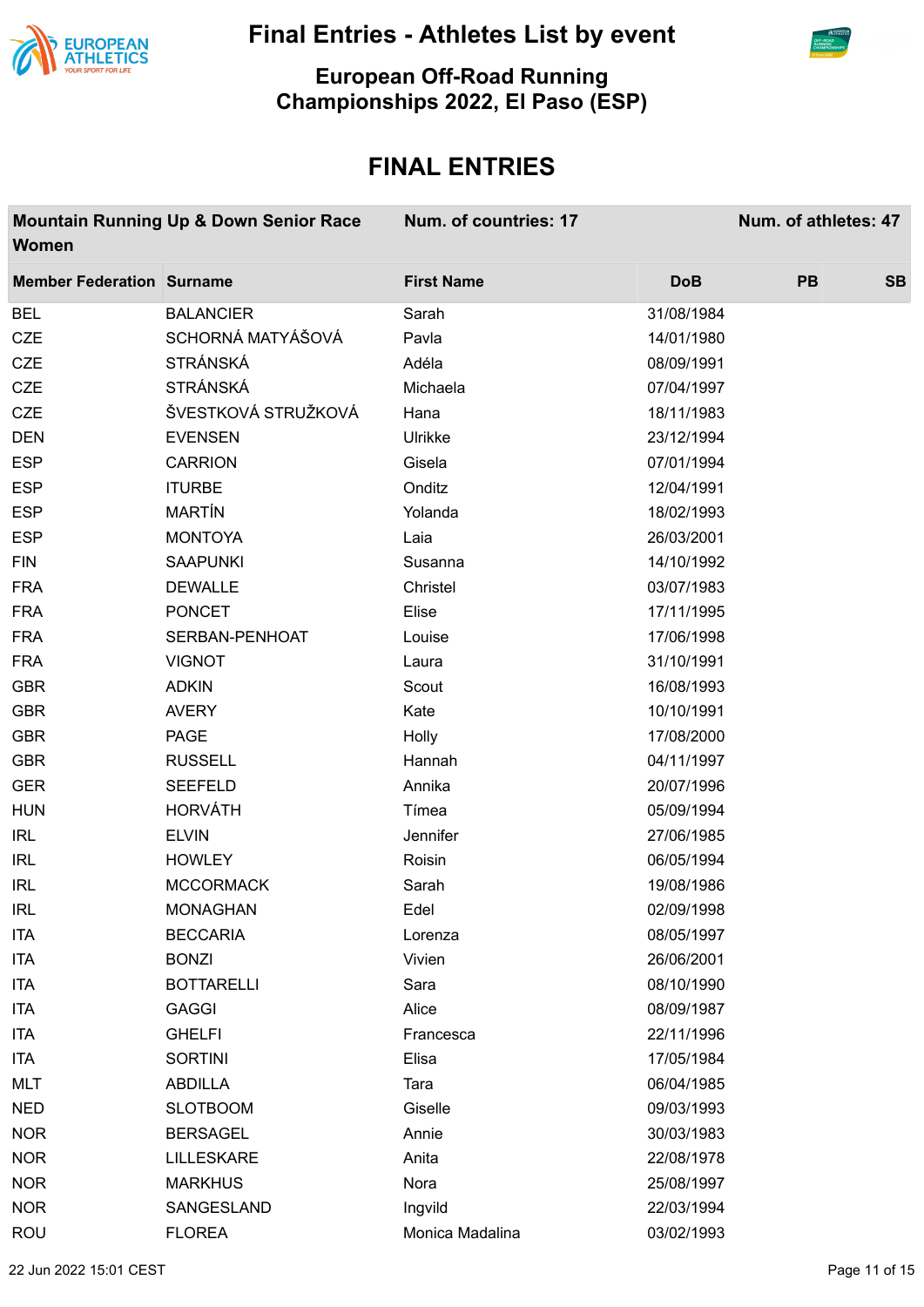



| <b>Mountain Running Up &amp; Down Senior Race</b><br>Women |                 | Num. of countries: 17 | Num. of athletes: 47 |           |           |
|------------------------------------------------------------|-----------------|-----------------------|----------------------|-----------|-----------|
| <b>Member Federation Surname</b>                           |                 | <b>First Name</b>     | <b>DoB</b>           | <b>PB</b> | <b>SB</b> |
| ROU                                                        | <b>MUTTER</b>   | Ingrid                | 15/06/1992           |           |           |
| ROU                                                        | <b>PISCU</b>    | Andreea Alina         | 09/06/1996           |           |           |
| <b>SLO</b>                                                 | <b>DRAŠLER</b>  | Varineja              | 25/12/1995           |           |           |
| <b>SLO</b>                                                 | <b>KOLIGAR</b>  | Mojca                 | 30/03/1982           |           |           |
| <b>SLO</b>                                                 | ZUPANČIČ VALANT | Dominika              | 25/09/1999           |           |           |
| SUI                                                        | <b>GEMPERLE</b> | Natalia               | 09/12/1990           |           |           |
| SUI                                                        | <b>KELLER</b>   | Elin                  | 17/02/1999           |           |           |
| SUI                                                        | <b>MATHYS</b>   | Maude                 | 14/01/1987           |           |           |
| <b>SUI</b>                                                 | <b>STUTZ</b>    | Flavia                | 19/07/1996           |           |           |
|                                                            |                 |                       |                      |           |           |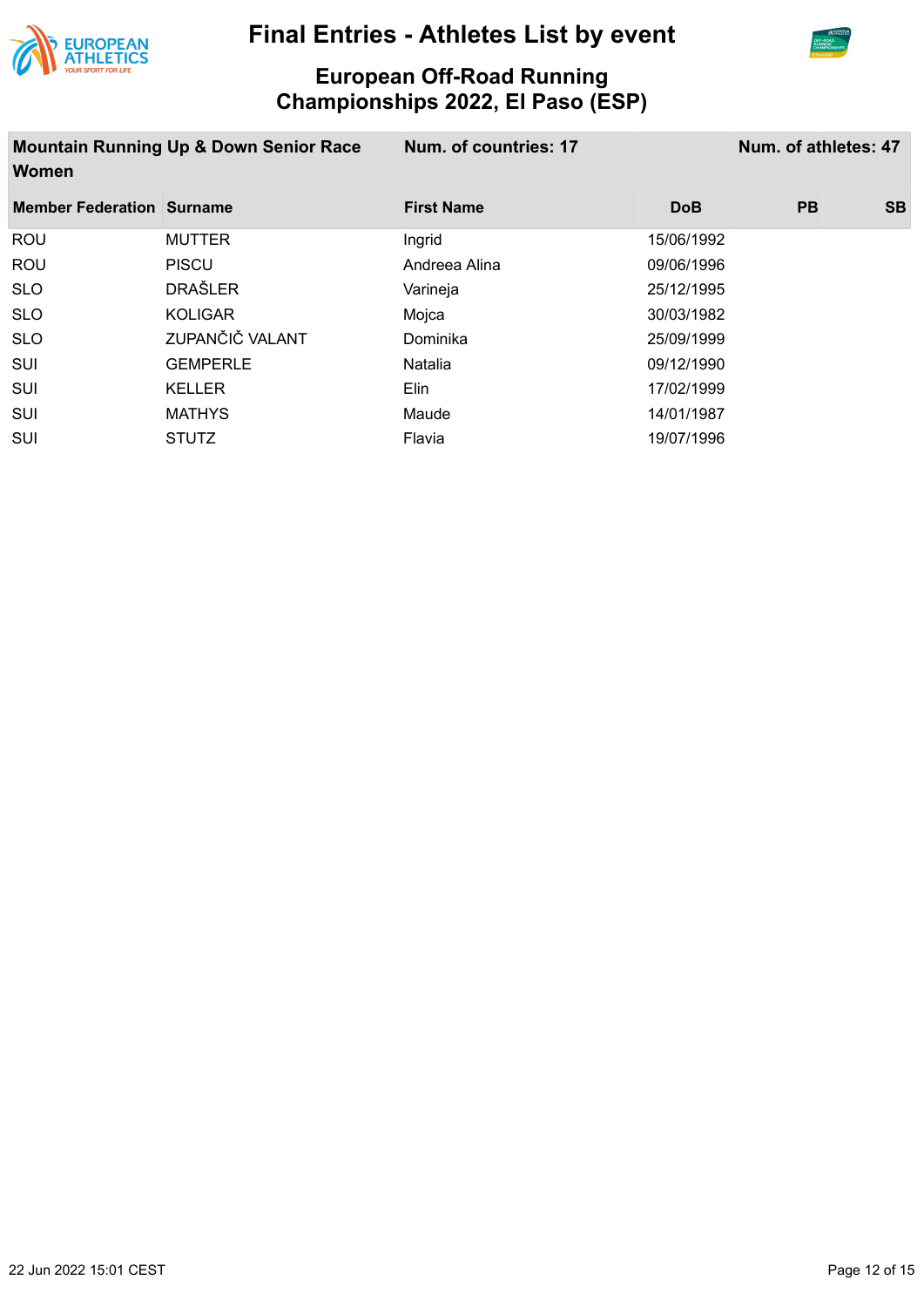



#### **European Off-Road Running Championships 2022, El Paso (ESP)**

| <b>Trail Running Senior Race Women</b> |                       | Num. of countries: 13 |            | Num. of athletes: 27 |           |
|----------------------------------------|-----------------------|-----------------------|------------|----------------------|-----------|
| <b>Member Federation Surname</b>       |                       | <b>First Name</b>     | <b>DoB</b> | PB                   | <b>SB</b> |
| <b>AUT</b>                             | <b>ROSEGGER</b>       | Claudia               | 11/08/1974 |                      |           |
| <b>BEL</b>                             | <b>MOERMAN</b>        | Charlotte             | 31/07/1994 |                      |           |
| <b>CZE</b>                             | <b>MACUROVÁ</b>       | Barbora               | 05/08/1999 |                      |           |
| <b>CZE</b>                             | VAŠÍNOVÁ              | Marcela               | 30/05/1989 |                      |           |
| <b>DEN</b>                             | <b>HULGAARD</b>       | Laura                 | 11/05/1978 |                      |           |
| <b>ESP</b>                             | <b>COMET</b>          | Anna                  | 20/02/1983 |                      |           |
| <b>ESP</b>                             | <b>FONT</b>           | Julia                 | 30/03/1994 |                      |           |
| <b>ESP</b>                             | GIL                   | Nuria                 | 19/12/1991 |                      |           |
| <b>ESP</b>                             | <b>VIVES</b>          | Mónica                | 12/03/1984 |                      |           |
| <b>FRA</b>                             | <b>DELESPIERRE</b>    | Marion                | 07/07/1987 |                      |           |
| <b>FRA</b>                             | <b>L'HIRONDEL</b>     | <b>Blandine</b>       | 03/03/1991 |                      |           |
| <b>FRA</b>                             | <b>PARADAN</b>        | Laure                 | 07/12/1996 |                      |           |
| <b>FRA</b>                             | <b>SAGNES</b>         | Mathilde              | 29/09/1995 |                      |           |
| <b>FRA</b>                             | <b>TANGUY</b>         | Audrey                | 05/01/1988 |                      |           |
| <b>GBR</b>                             | <b>DAVIS</b>          | Eleanor               | 21/02/1989 |                      |           |
| <b>GBR</b>                             | <b>JACKSON</b>        | Nichola               | 13/11/1992 |                      |           |
| <b>GBR</b>                             | <b>TAYLOR</b>         | Sharon                | 10/08/1979 |                      |           |
| <b>GER</b>                             | <b>HAHNER</b>         | Anna                  | 20/11/1989 |                      |           |
| <b>GRE</b>                             | <b>GIAZITZIDOU</b>    | Christina             | 12/10/1989 |                      |           |
| IRL                                    | <b>OAKES</b>          | Isobel                | 16/05/1986 |                      |           |
| <b>ITA</b>                             | <b>BANI</b>           | <b>Barbara</b>        | 20/06/1986 |                      |           |
| <b>ITA</b>                             | <b>CHIALVO</b>        | Martina               | 14/09/1987 |                      |           |
| <b>ITA</b>                             | <b>KESSLER</b>        | Julia                 | 26/07/1993 |                      |           |
| <b>SLO</b>                             | <b>TRATNIK</b>        | Petra                 | 05/06/1988 |                      |           |
| SUI                                    | <b>ESCOBAR CARRON</b> | Sara                  | 24/06/1980 |                      |           |
| SUI                                    | <b>SPYCHER</b>        | Odile                 | 20/05/1988 |                      |           |
| SUI                                    | <b>WILHEM</b>         | Ariane                | 05/12/1992 |                      |           |
|                                        |                       |                       |            |                      |           |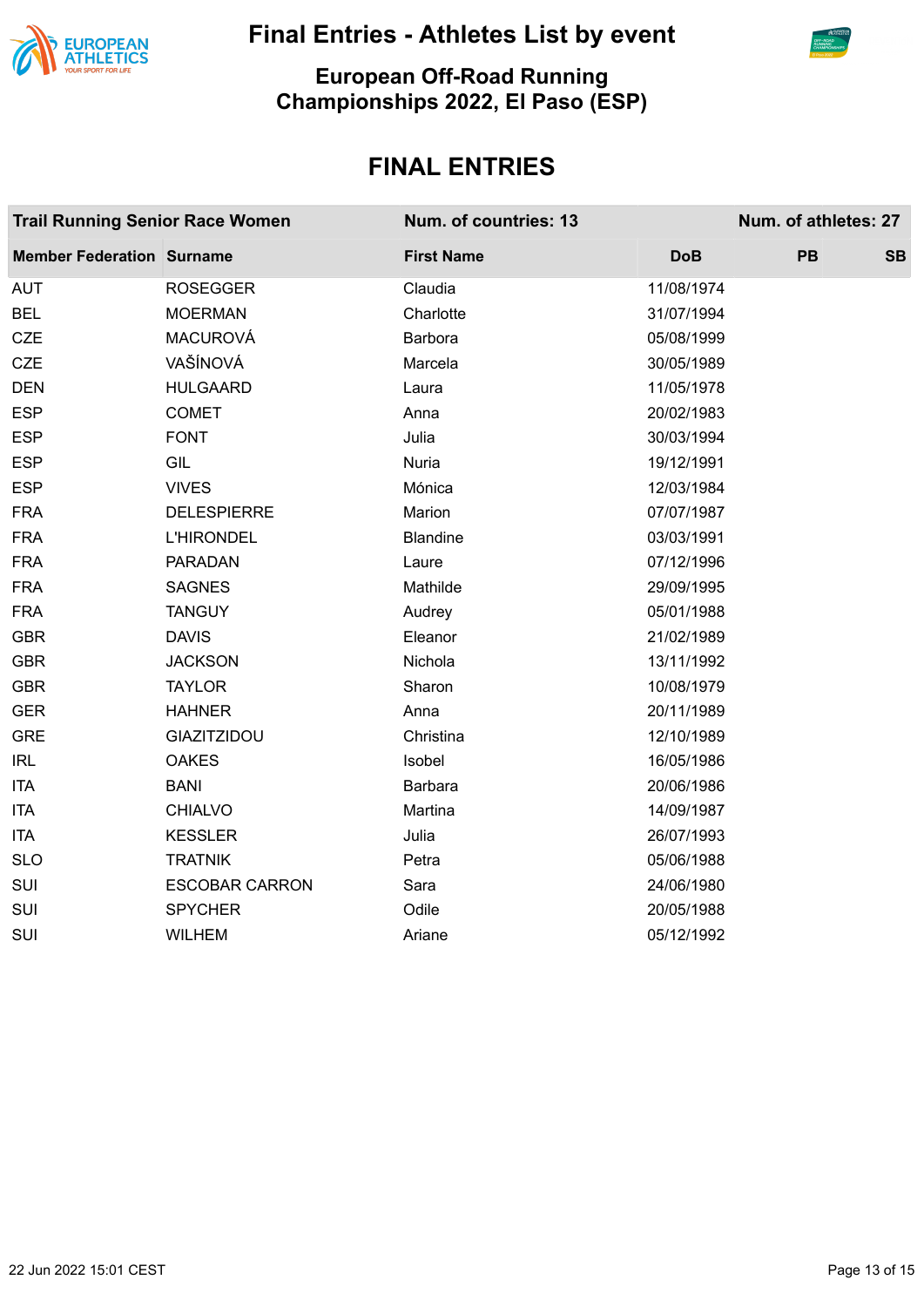



**European Off-Road Running Championships 2022, El Paso (ESP)**

| 20 Women                         | Mountain Running Classic Hill U20 Race Under Num. of countries: 7 |                   |            | Num. of athletes: 19 |           |
|----------------------------------|-------------------------------------------------------------------|-------------------|------------|----------------------|-----------|
| <b>Member Federation Surname</b> |                                                                   | <b>First Name</b> | <b>DoB</b> | <b>PB</b>            | <b>SB</b> |
| <b>ESP</b>                       | <b>BATLLE</b>                                                     | <b>Blanca</b>     | 25/07/2004 |                      |           |
| <b>ESP</b>                       | <b>BLANCO</b>                                                     | Jimena            | 24/08/2004 |                      |           |
| <b>ESP</b>                       | <b>GONFAUS</b>                                                    | Martina           | 05/09/2004 |                      |           |
| <b>GBR</b>                       | <b>BELL</b>                                                       | Georgia           | 11/09/2006 |                      |           |
| <b>GBR</b>                       | <b>BROWN</b>                                                      | Louisa            | 12/01/2005 |                      |           |
| <b>GBR</b>                       | <b>HEDLEY</b>                                                     | Isla              | 30/07/2005 |                      |           |
| <b>GBR</b>                       | <b>RAWSTRON</b>                                                   | Charlotte         | 23/12/2005 |                      |           |
| <b>GBR</b>                       | <b>WHITAKER</b>                                                   | Eve               | 28/07/2005 |                      |           |
| <b>HUN</b>                       | <b>MAG</b>                                                        | Fruzsina          | 07/05/2003 |                      |           |
| <b>ITA</b>                       | <b>BAGNUS</b>                                                     | Matilde           | 07/07/2004 |                      |           |
| <b>ITA</b>                       | <b>BONINO</b>                                                     | Matilde           | 20/07/2004 |                      |           |
| <b>ITA</b>                       | <b>GIOVANETTI</b>                                                 | Luna              | 31/08/2003 |                      |           |
| <b>ITA</b>                       | <b>HOFER</b>                                                      | Anna              | 05/03/2005 |                      |           |
| <b>ITA</b>                       | <b>VICARI</b>                                                     | Axelle            | 13/01/2003 |                      |           |
| <b>ITA</b>                       | <b>VUCEMILLO</b>                                                  | Emily             | 12/07/2004 |                      |           |
| <b>NOR</b>                       | <b>WALDAL</b>                                                     | Ida               | 18/06/2004 |                      |           |
| <b>SLO</b>                       | <b>NOVAK</b>                                                      | Ana               | 28/09/2006 |                      |           |
| <b>SUI</b>                       | <b>SCHERLING</b>                                                  | Aina              | 02/05/2005 |                      |           |
| SUI                              | <b>SCHERLING</b>                                                  | Sina              | 26/02/2003 |                      |           |